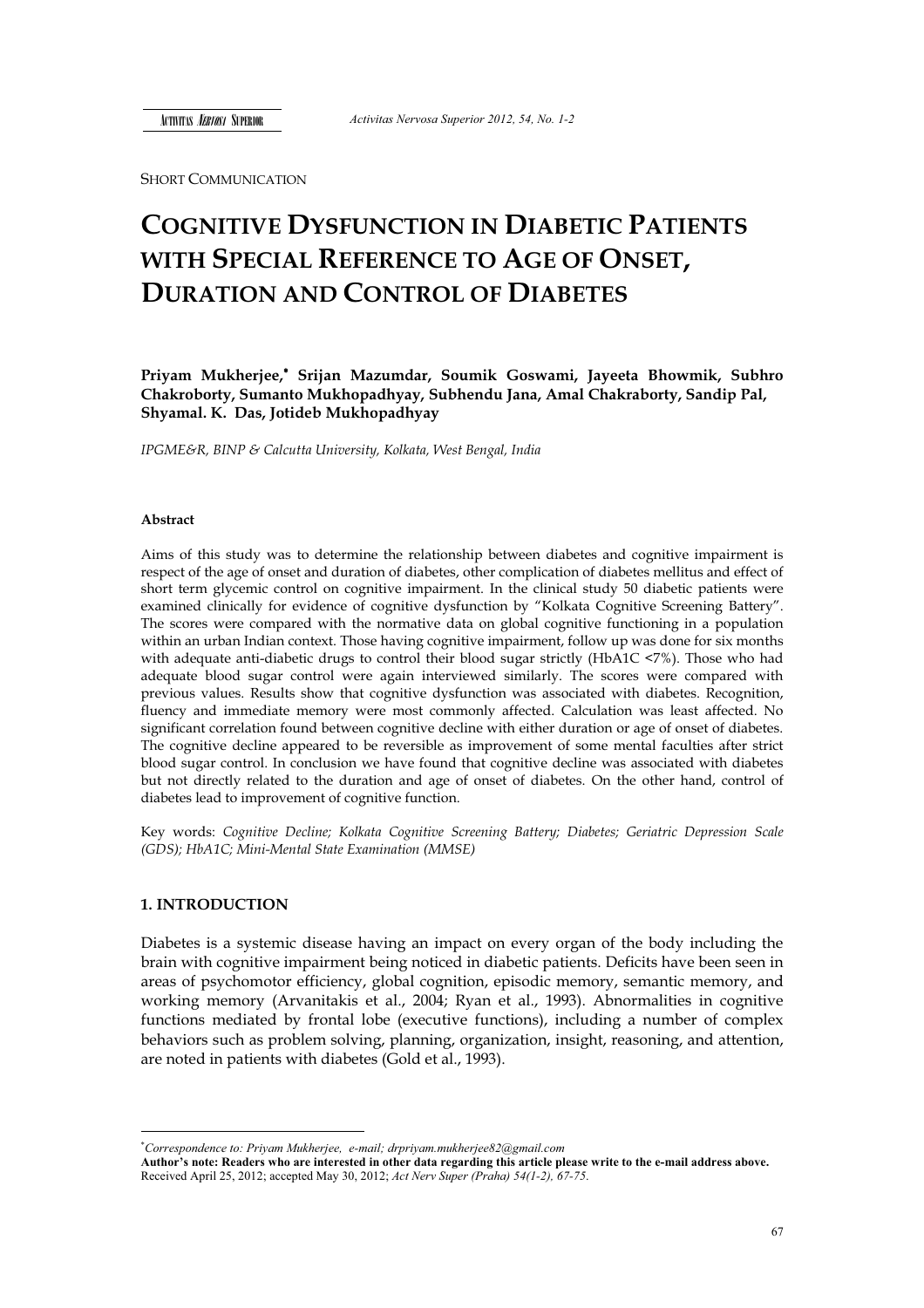### **2. MATERIALS AND METHODS**

We have selected 50 diabetic patients attending Medicine inpatient and outpatient departments and Diabetes Clinic of SSKM Hospital (I.P.G.M.E&R) .They all have T2DM as per ADA 2009 criteria (ADA, 2009). Those having Dementia according to DSM IV criteria, significant hearing or visual impairment and unable to participate in an interview in a meaningful manner, family history of dementing illnesses, Type 1 diabetic patient, past or current history of cerebrovascular accident or epilepsy, other risk factors known to cause cognitive impairment e.g. stage 3-5 CKD, Parkinson's Diseases, Alzheimer's disease, CLD, HIV, Hypothyroidism, Vitamin B12 deficiency and other drugs, neurosyphilis, malignancy, structural brain disease, chronic CNS infection psychiatric diseases like major depression, schizophrenia were excluded .

Patients were stratified according to age of onset and duration of diabetes. All the patients received treatment as only diet, diet and oral hypoglycemic agents (OHA), diet with OHA and insulin as per attending physician's judgment to keep HbA1C < 7%.They were subjected to a structured interview in the out-patient department which included demographic information such as age, sex, literacy level, years of schooling, occupation held during their working life and mental state examination. The cognition was assessed by "KolkataCognitive Screening Battery" (Das, et al., 2006). Kolkata Cognitive Screening Battery consisted of category-based verbal fluency tests (fruits and animals), a 15 item version of the object naming test, mental state examination, calculation tests, visuo-constructional ability which included drawing the circle, diamond, overlapping rectangles, box and a set of memory tests which consisted of immediate memory, delayed and recognition of a 10 item wordlist. This test battery has already been used and validated by Ganguli and her colleagues in a rural population at Ballabgarh in north India (Ganguli et al., 1996). In addition, Geriatric depression scale (GDS) was also applied to establish the presence of hitherto undetected depression. The cognitive test battery was then administered under the direct supervision of the neuropsychologist. Geriatric Depression Scale (GDS) (Ganguli et al., 1999), which was already validated for internal consistency, was also applied. Information was corroborated with at least one close family member, usually the spouse, children, or a reliable informant closely associated with the test subject. Subsequently, all information recorded in the proforma were verified by a senior neurologist and one senior psychiatrist who checked the completeness of the information entered and in the event of any deficiency, further contact was made with the participants. The score were compared with the normative data (Das, et al,. 2005) on global cognitive functioning in a population within an urban Indian context. Lowest 10th percentile score was considered as the cut-off point for identifying the significantly impaired cognitive function (naming, fluency, MMSE, calculation, memory, praxis), as described in the Kolkata Cognitive Screening Battery. After identifying the patients with cognitive impairment i.e. patients with one or more mental faculty abnormality described in cognitive screening battery were considered having cognitive dysfunction and were followed up for six months with adequate anti-diabetic drugs to strictly control their blood glucose (HbA1C <7%). Those having adequate blood sugar control were interviewed again in the same manner with Kolkata Cognitive Screening Battery. In these patients, the scores of cognitive parameter after strict diabetes control were compared with the scores obtained prior to tight diabetes control. (Flow Chart 1). The data were collected during the period of Feb-2009 to Jul-2010.

The data of cognitive scores before and after treatment was analyzed with Mann–Whitney U test to analyze the mean effect of sugar control after six months.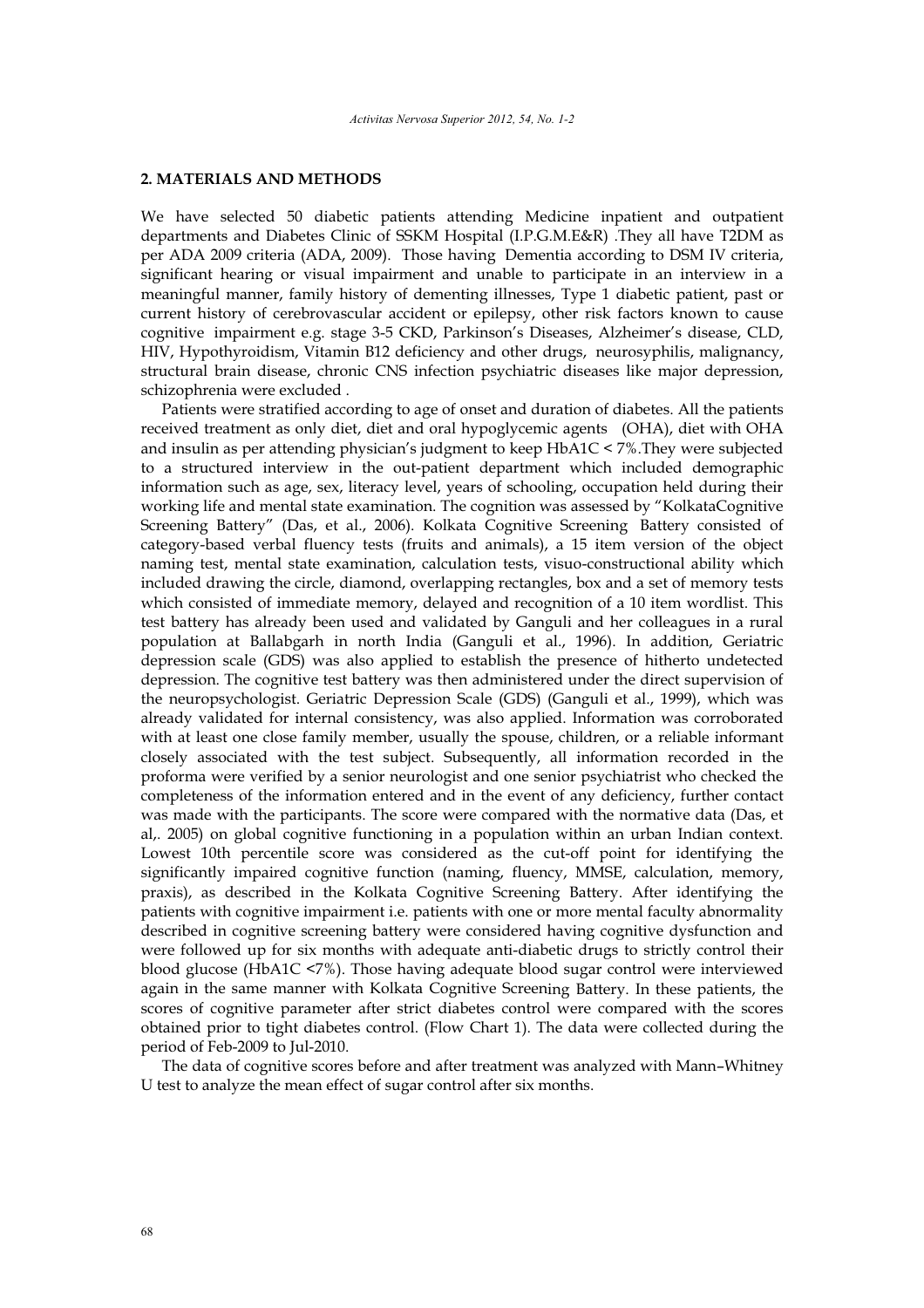

*Flow Chart 1.* 50 cases were followed up in the following way. *Note:* CD- Cognitive dysfunction.

# **3. RESULTS AND ANALYSIS**

#### **3.1. Initial assessment**

**3.1.1.** 50 patients were included in study population. The mean age of study population was 58.54 years + 11.6 .years (maximum=82 yrs, minimum=34yrs) . Among 50 patients  $6\%$  (n=3) belonged to age group 30-39,  $14\%$  (n=7) to age group 40-49,  $40\%$  (n=20) to age group 50-59, 20%(n=10) to age group 60-69,16%(n=8) to age group 70-79 and  $4\frac{1}{2}$  (n=2) to age group 80 & above.

**3.1.2.** In the study group 2%( n=1) had onset of diabetes at an age of less than 30 years. 8%  $(n=4)$  had onset of diabetes between 30-39 years, 34%  $(n=17)$  each had onset of diabetes between the ages of 40-49 years and 50-59 years respectively, 14 %( n=7) had onset of diabetes between 69-69 years and 8% (n=4) patients had diabetes onset between 70-79 years of age. Overall, most of the patients had onset of diabetes between 40 to 60 years.

**3.1.3.** Among 50 patients 30 % ( $n=15$ ) had duration of diabetes of less than 5 years, 40 % ( n=20) had duration between 5 to 10 years and 30 %  $(n=15)$  had duration of more than 10 years.

**3.1.4.** Regarding literacy level, in the age group of  $30-39$  years,  $100\%$  ( $n=3$ ) patients had attained literacy level of class 6-12. In age group of 40-49 years, 57% (n=4) patients had attained literacy level of graduation and above,  $29\%$  (n=8) of class 6-12 and 14 %(n=1) of class1-5. In age group of 50-59 years, 50% (n=10) had attained literacy level of graduation and above,  $40\%$  (n=8) of class 6-12, 5 %( n=1) of class1-5 and 5% (n-=1) were illiterate. . In age group of  $60-69$  years,  $30\%$  (n=3) had attained literacy level of graduation and above,  $50\%$  $(n=5)$  of class 6-12, 10% ( $n=1$ ) of class1-5 and 10% ( $n=1$ ) were illiterate. In the age group of  $70-79$  years, 12.5% (n=1) had attained literacy level of graduation and above,  $50\%$  (n=4) of class 6-12,  $25\%$ (n=2) of class 1-5 and 12.5% (n=1) were illiterate and in the age group of 80 years & above,  $50\%$  (n=1) had attained literacy level of class 6-12 and  $50\%$  (n=1) of class1-5.

**3.1.5.** Frequency distribution of some other important parameters are shown below

**3.1.6.** Regarding smoking habit, among 50 patients, 68% (n=34) were nonsmoker and 32% (n=16) were current smoker.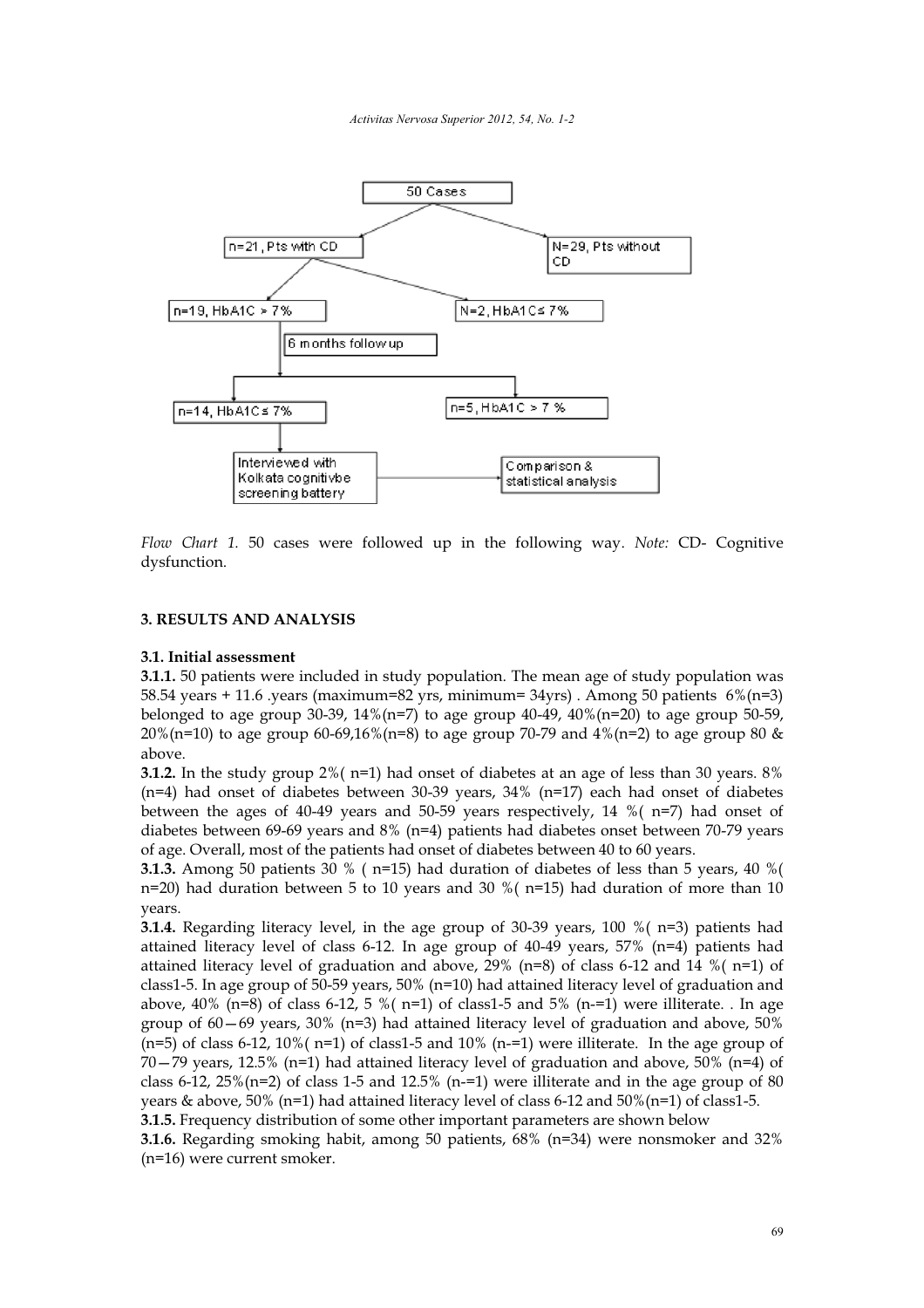**3.1.7.** Among 21 patients who had cognitive dysfunction most patients had problem in recognition (n=17, 82%) with the next most common abnormality being fluency (Fluency of fruit naming n=16, 79% & fluency of animal naming n=15, 72%). Immediate memory was abnormal in 13 patients (62.5%) and later recalling was abnormal in 8 patients (38.5%). Naming and praxis was abnormal in 9 and 4 patients respectively (43% & 19%), MMSE was abnormal in 5 patients (24%) and abnormality in calculation was detected in 2 patients only (9.5%). (Fig1)



*Figure 1*. Impaired mental faculty.

**3.1.8.** Our study showed that cognitive dysfunction has positive significant correlation (p<0.05) with smoking habit, nephropathy (p<0.05), retinopathy (p<0.05), HbA1C (more than 7%) (p<0.01) and is inversely related to the regularity of diabetes treatment (p<0.01). (Table 2) **3.1.9.** Our study did not show any significant positive correlation (p>0.05) between duration of diabetes and its age of onset with cognitive dysfunction. (Table 1)

**3.1.10.** There was no significant positive correlation (p>0.05) between sex of patients and cognitive dysfunction in our study. (Table 1)

**3.1.11.** Our study did not show any significant positive correlation (p>0.05) between dyslipidemia, BMI and hypertension with cognitive dysfunction. (Table 1)

## **3.2. Evaluation after six months**

After the initial cognitive assessment, we tried to control the blood sugar strictly (HBA1C< 7%) in the 21 patients having cognitive dysfunction of whom two patients had HbA1C value less than 7 while the remaining 19 patients had HbA1C value more than 7. We were able to achieve an HbA1C < 7 in 14 patients out of 19 after six months. Cognitive test was again done in a similar fashion and scores were recorded and compared. The results were -

1. Improvement of mean values of Immediate recall, Fluency (Fruit), Praxis and Recognition which were statistically significant after treatment (p<0.05) (Table2**)**

2. However, change of mean value of other parameters like MMSE, calculation, recall later, fluency(animal) , fluency(total) and naming were not statistically significant after treatment (p>0.05) (Table2**)**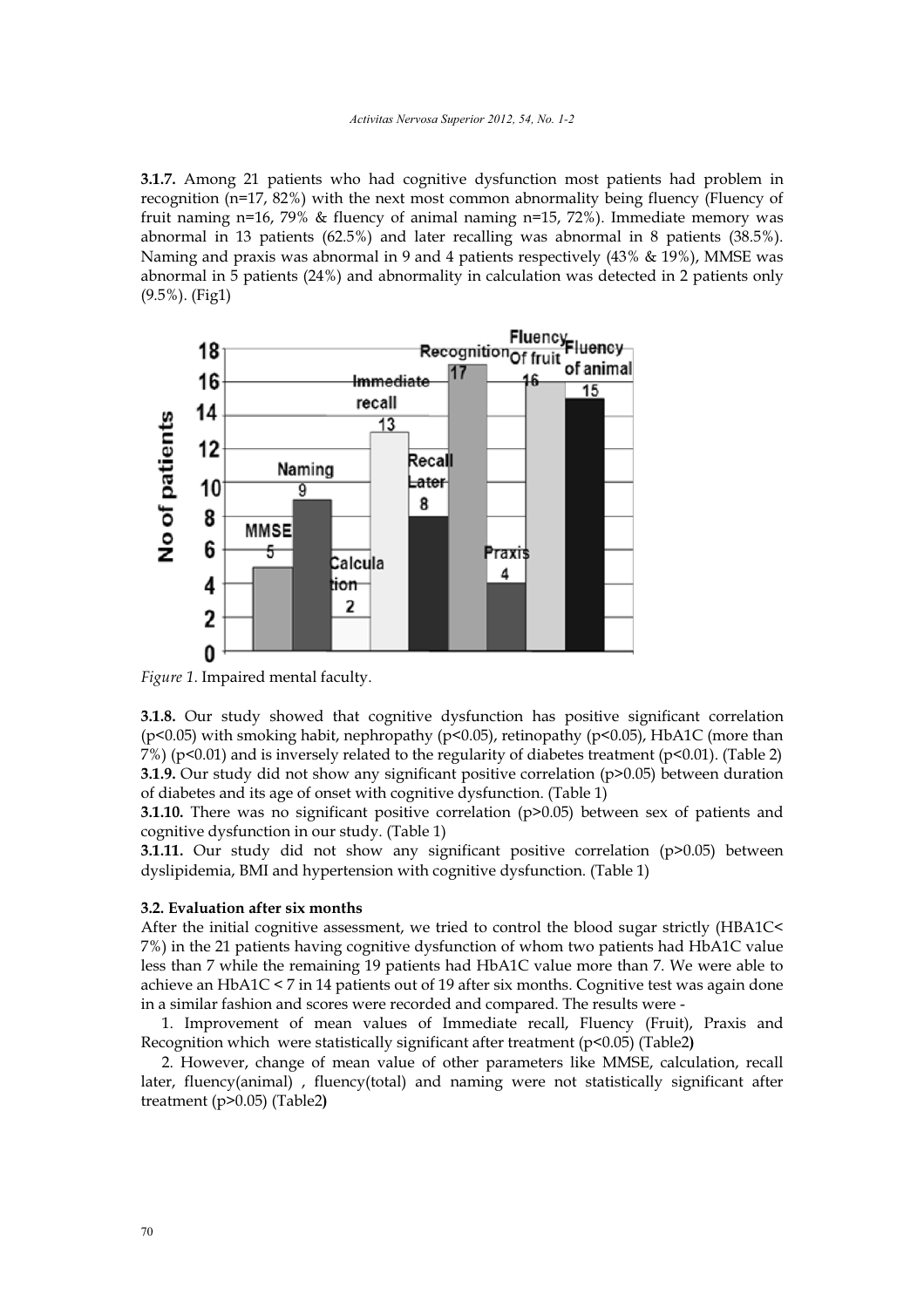| <b>Parameter studied</b>     | <b>Correlation with</b> | P value | <b>Remarks</b>     |  |
|------------------------------|-------------------------|---------|--------------------|--|
| Age of onset of diabetes     | Cognitive dysfunction   | >0.05   | Not significant    |  |
| Duration of diabetes         | Cognitive dysfunction   | >0.05   | Not significant    |  |
| Sex of diabetic patients     | Cognitive dysfunction   | >0.05   | Not significant    |  |
| Literacy level               | Cognitive dysfunction   | >0.05   | Not significant    |  |
| Hypertension                 | Cognitive dysfunction   | >0.05   | Not significant    |  |
| Dyslipidemia                 | Cognitive dysfunction   | >0.05   | Not significant    |  |
| <b>BMI</b>                   | Cognitive dysfunction   | >0.05   | Not significant    |  |
| High HbA1 $C(>7%)$           | Cognitive dysfunction   | $0.001$ | Significant        |  |
| diabetic<br>Regularity<br>0f | Cognitive dysfunction   | $0.001$ | Significant        |  |
| treatment                    |                         |         |                    |  |
| <b>Smoking habit</b>         | Cognitive dysfunction   | $0.05$  | Significant        |  |
| <b>Nephropathy</b>           | Cognitive dysfunction   | $0.05$  | Significant        |  |
| Retinopathy                  | Cognitive dysfunction   | < 0.05  | <b>Significant</b> |  |
| Neuropathy                   | Cognitive dysfunction   | >0.05   | Not significant    |  |
| <b>CAD</b>                   | Cognitive dysfunction   | >0.05   | Not significant    |  |
| <b>PAD</b>                   | Cognitive dysfunction   | >0.05   | Not significant    |  |

*Table 1.* **C**omposite table showing correlation of different variables with cognitive dysfunction.

*Note:* CAD- Coronary artery disease, PAD- Peripheral arterial disease.

## **3.3. Evaluation after six months:**

After the initial cognitive assessment, we tried to control the blood sugar strictly (HBA1C< 7%) in the 21 patients having cognitive dysfunction of whom two patients had HbA1C value less than 7 while the remaining 19 patients had HbA1C value more than 7. We were able to achieve an HbA1C < 7 in 14 patients out of 19 after six months. Cognitive test was again done in a similar fashion and scores were recorded and compared. The results were -

1. Improvement of mean values of Immediate recall, Fluency (Fruit), Praxis and Recognition which were statistically significant after treatment (p<0.05) (Table2**)**

2.However, change of mean value of other parameters like MMSE, calculation, recall later, fluency(animal) , fluency(total) and naming were not statistically significant after treatment (p>0.05) (Table 2**).** 

| Mental                  | <b>MMSE</b> | <b>Calculation</b> | Immediate | Recall | Recognition | Praxis | <b>Fluency</b> | <b>Fluency</b> | <b>Fluency</b> | <b>Naming</b> |
|-------------------------|-------------|--------------------|-----------|--------|-------------|--------|----------------|----------------|----------------|---------------|
| <b>Faculty</b>          |             |                    | recall    | Later  |             |        | (fruit)        | (Animal)       | (Total)        |               |
| Mean                    | 27.5        | 3.85               | 11.5      | 2.71   | 14.5        | 7.14   | 6.71           | 6.78           | 13.86          | 13.36         |
| Value                   |             |                    |           |        |             |        |                |                |                |               |
| <b>Before Rx</b>        |             |                    |           |        |             |        |                |                |                |               |
| Mean                    | 27.71       | 3.78               | 12.21     | 2.85   | 15.07       | 7.71   | 7.5            | 6.92           | 14.43          | 13.43         |
| <b>Value After</b>      |             |                    |           |        |             |        |                |                |                |               |
| $\mathbf{R} \mathbf{x}$ |             |                    |           |        |             |        |                |                |                |               |
| P Value                 | >0.05       | >0.05              | < 0.05    | >0.05  | < 0.05      | < 0.05 | < 0.05         | >0.05          | >0.05          | >0.05         |
| Significance            | NO.         | NO.                | $Yes$     | NO.    | Yes         | Yes    | <b>Yes</b>     | NO             | NO             | NO.           |

*Table 2.* Summary of change in cognitive parameter after 6 months.

# **4. DISCUSSION**

In the study group, 42%( n=21) had cognitive dysfunction. Similar prevalence of cognitive dysfunction was reported in a previous study by Munshi et al. (2006).Their study showed that one-third of the elderly diabetic population had cognitive dysfunction as described by the CIB(clock in a box) test. In the Cardiovascular Health Study, prevalence of mild cognitive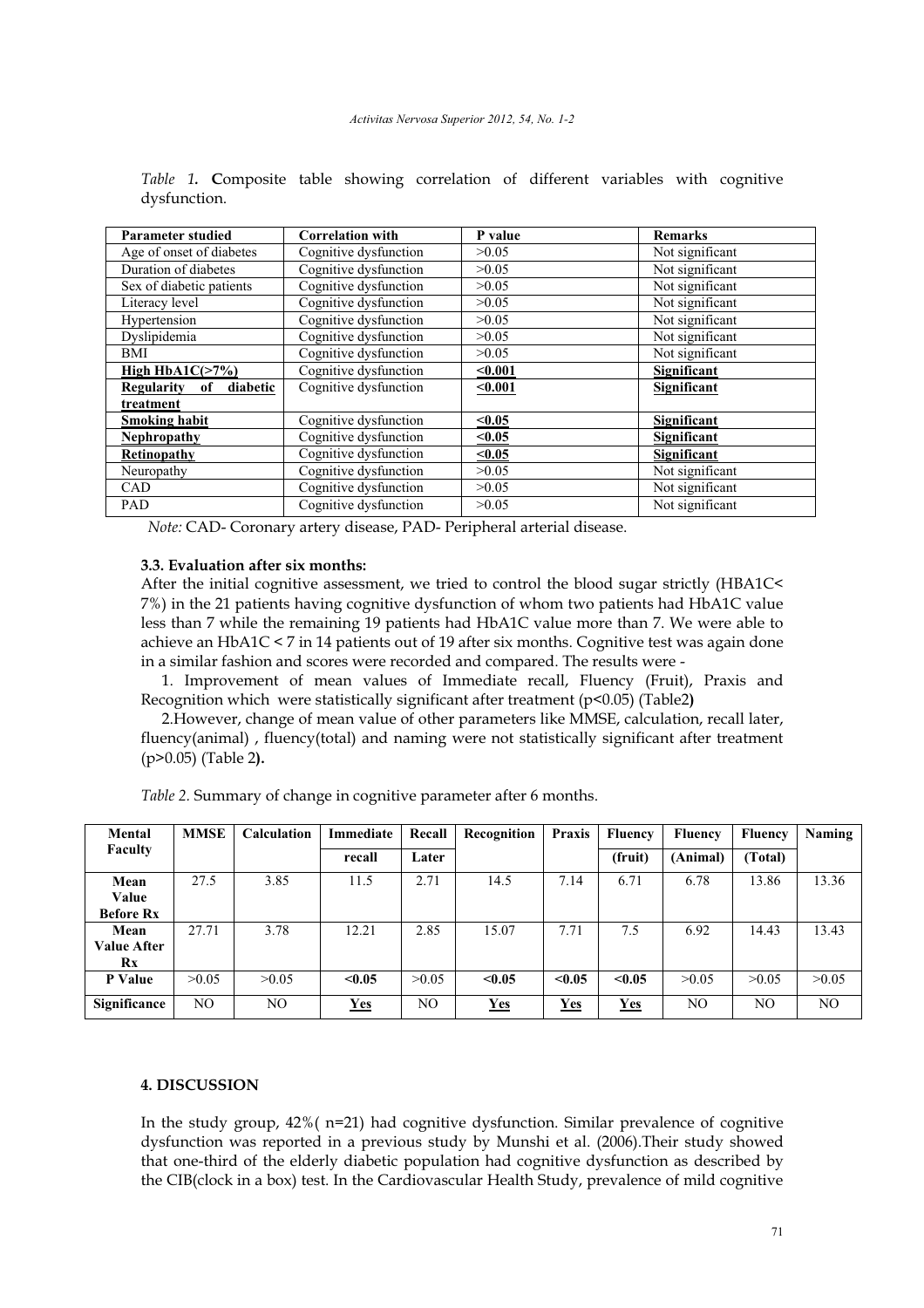dysfunction was 19% in individuals aged more than 65 years and 29% in those aged more than 85 years (Cukierman-Yaffe, et al., 2009). Cukierman et al. (2005) showed that individuals with diabetes were 1.5 times more likely to experience cognitive decline and frank dementia than individuals without diabetes. Therefore, the prevalence of cognitive dysfunction among diabetics found in our study is consistent with previous studies. The prevalence of mild cognitive impairment in the non-demented population above age of 50 years in Kolkata is 3.13 to 6.73 % (Das, et al., 2005) which demonstrates greater cognitive dysfunction in diabetics compared to the non-diabetic population.

Among 21 patients who had cognitive dysfunction, most patients had problem in recognition (n=17, 82%) followed by fluency (abnormal fluency of fruit naming n=16, 79% & abnormal fluency of animal naming n=15, 72%). Immediate memory was abnormal in 13 patients (62.5%) while later recalling was abnormal in 8 patients (38.5%). Naming and praxis was abnormal in 9 and 4 patients respectively (43% & 19%), MMSE was abnormal in 5 patients (24%) and abnormality in calculation was detected in 2 patients only (9.5%).

 Regarding the mental faculty abnormalities, the literature shows inconsistent results. Arvanitakis et al. (2004) and Ryan et al. (1993) showed deficit in areas of psychomotor efficiency, global cognition, episodic memory, semantic memory, and working memory which is consistent with the results of our study. Many study workers like Gold et al (1993) showed abnormalities in cognitive functions mediated by frontal lobe (executive functions), including a number of complex behaviors such as problem solving, planning, organization, insight, reasoning, and attention, in patients with diabetes. In our study we couldn't evaluate attention and executive function as there was no provision in our study tool to evaluate those functions.

Elias et al. (1997) also reported increased risk of a low score (bottom 25%) for those with diabetes on five of eight tests (immediate and delayed logical memory, digit span forward, word fluency, and similarities) which is consistent with our study.

Arvanitakis et al. (2006) showed diabetes was not associated with abnormal episodic memory, working memory, or visuospatial ability. This result goes against the other observations. Though in our study least affected mental faculties were visuoconstructional ability and calculation.

Our study showed the presence of a significant positive correlation  $(p<0.05)$  between smoking habit and cognitive dysfunction which is similar to that of previous studies. Carla Ruis et al (2009) showed smoking to be a significant risk factor for some early decrements. Cigarette smoking is known to be associated with several harmful biological processes in addition to its effects on blood vessels, such as atherosclerosis and other changes in vessel wall morphology and function (Esen et al., 2004).

We found a significant positive correlation (p<0.05) between nephropathy and cognitive dysfunction. Microalbuminuria is an independent cardiovascular risk factor of particular relevance in diabetes, and there have been recent reports of inverse associations between microalbuminuria and performance on cognitive tests (De Luis et al., 2002).

In our study Pearson's correlation showed a significant positive correlation (p<0.01) between HbA1C (more than 7%) and cognitive dysfunction and also showed the presence of a significant strong positive correlation ( $p<0.01$ ) between regularity of diabetic treatment and good cognitive performance which is consistent with results of different studies published earlier. Biessels et al. (2006) showed diabetes-related factors, such as insulin resistance and chronic hyperglycemia to be associated with impaired cognitive function.

Our study showed a significant positive correlation  $(p<0.05)$  between retinopathy and cognitive dysfunction. However, there was no significant correlation (p>0.05) between coronary artery disease, diabetic neuropathy and peripheral arterial disease with cognitive dysfunction in diabetic patients. An earlier study had showed that retinopathy is independently associated with poor cognitive function, suggesting that cerebral microvascular disease may contribute to the development of cognitive impairment (Wong et al., 2002).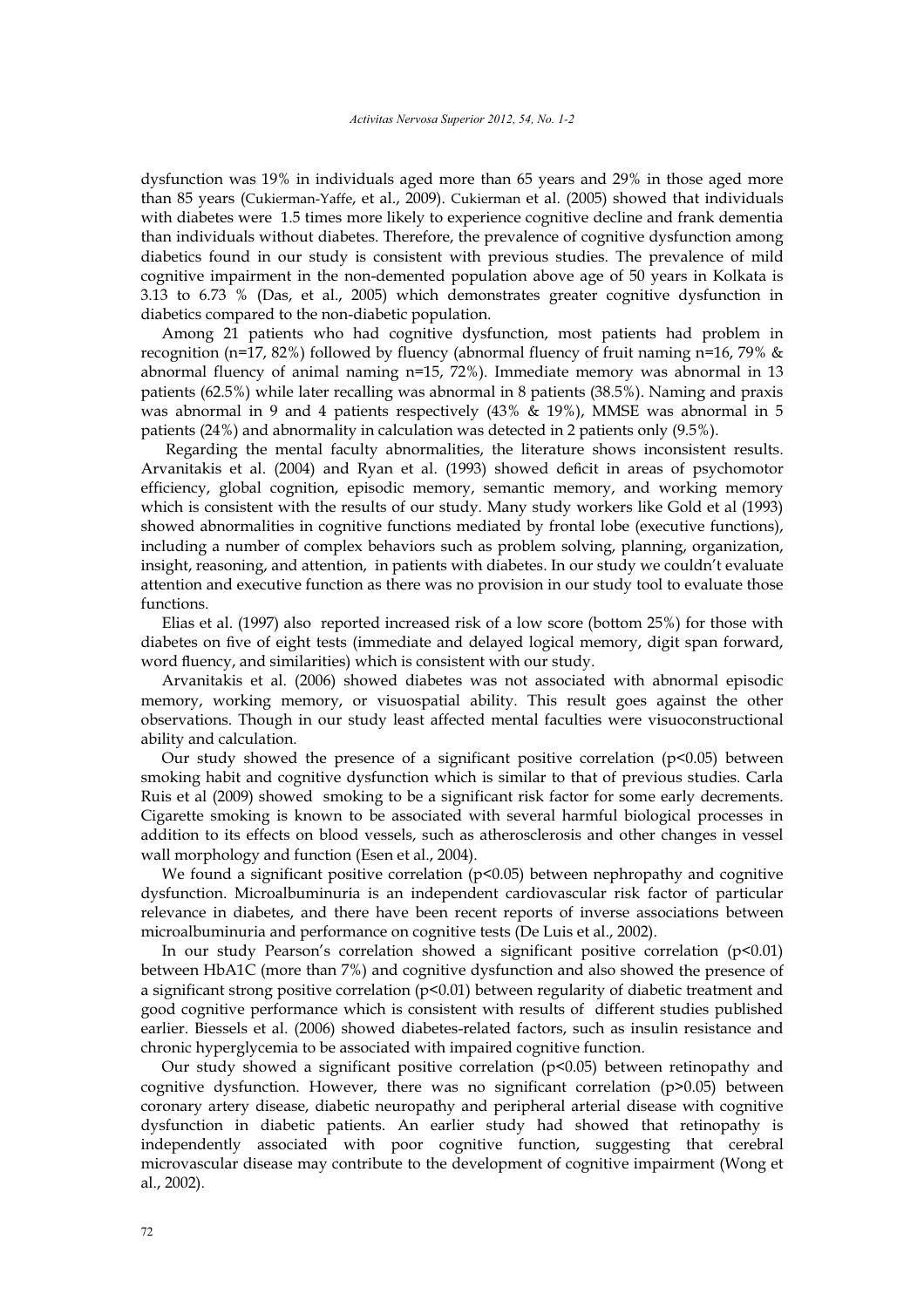In contrast to previous studies, our study did not show any significant positive correlation (p>0.05) between duration of diabetes and cognitive dysfunction. Ruis et al. (2009) had shown that diabetes duration was associated with the effect size (cognitive decline) of the study: the longer the known diabetes duration, the bigger the effect size which was substantiated by other studies. In the Study of Osteoporotic Fractures (Gregg et al., 2000), there was a trend of increasing risk of cognitive decline with increasing duration of diabetes, and in the Framingham study (Elias et al., 1997), each 5-year increment between diabetes diagnosis and cognitive assessment was associated with lower scores on tests of logical memory, word fluency, and similarities. However, studies have also shown cognitive outcome variable to be independent of duration of diabetes which have stirred up controversy regarding this issue (Manschot et al., 200831). In our study, the number of patients with long duration of diabetes (>10 years) were much lower than patients having diabetes for less than 10 years. (15 vs. 35) which may be a reason for the lack of statistical significance between duration of diabetes and cognitive dysfunction.

Pearson's correlation was unable to show any significant positive correlation (p>0.05) between age of onset of diabetes and cognitive dysfunction in our study which is contrary to available evidence. Ruis et al. (2009) clearly showed that the age of diabetes onset was inversely related with performance of tasks for memory and information-processing speed in diabetic patients. Since we compared the cognitive score with age- adjusted normative data instead of taking a separate control group for comparison, we did not get any significant impact of age on cognitive function in our study. A similar explanation may also be applicable to literacy level where we did not get any significant correlation (p>0.05) between lower literacy level and cognitive dysfunction though a lower cognitive score is expected with lower literacy levels.

There was no significant positive correlation  $(p>0.05)$  between sex of patients and cognitive dysfunction in our study which is consistent with a previous syudy by Ruis et al (2009)

Our study did not show any significant positive correlation  $(p>0.05)$  between dyslipidemia and BMI with cognitive dysfunction which was also observed in other studies.

After strict blood sugar control, memory in the form of immediate recall and recognition, fluency and visuoconstructional ability improved significantly. Grodstein et al. (2001) showed beneficial effect of sugar control on cognitive dysfunction but overall there is a paucity of data demonstrating the same.

#### **5. CONCLUSION**

Cognitive dysfunction is associated with diabetes with recognition, fluency and immediate memory being most commonly affected. Calculation was least affected but few patients had problem in MMSE, praxis and naming. There was strong association of cognitive decline with smoking habit, poor control of diabetes, nephropathy and retinopathy but the age of onset of diabetes and its duration did not have strong positive correlation with cognitive decline. The cognitive decline seems to be reversible as improvement of some mental faculties like immediate recall, recognition, praxis and fluency were significant after strict control of diabetes. This implies that control of diabetes may help improve cognition and help in better management of diabetes as cognitive impairment disrupts the individual's usual life style, interferes with self care activities and hampers diabetes control as well. Another implication is that older patients with diabetes may often have concomitant cognitive dysfunction resulting in suboptimal adherence to complicated diabetes treatment regimes. Our study adds another reason as to why diabetic patients should be advised to refrain from smoking. The strength of the study lies in the use of a validated cognitive scale developed from a local community based study as the popular western cognitive scales may not be appropriate in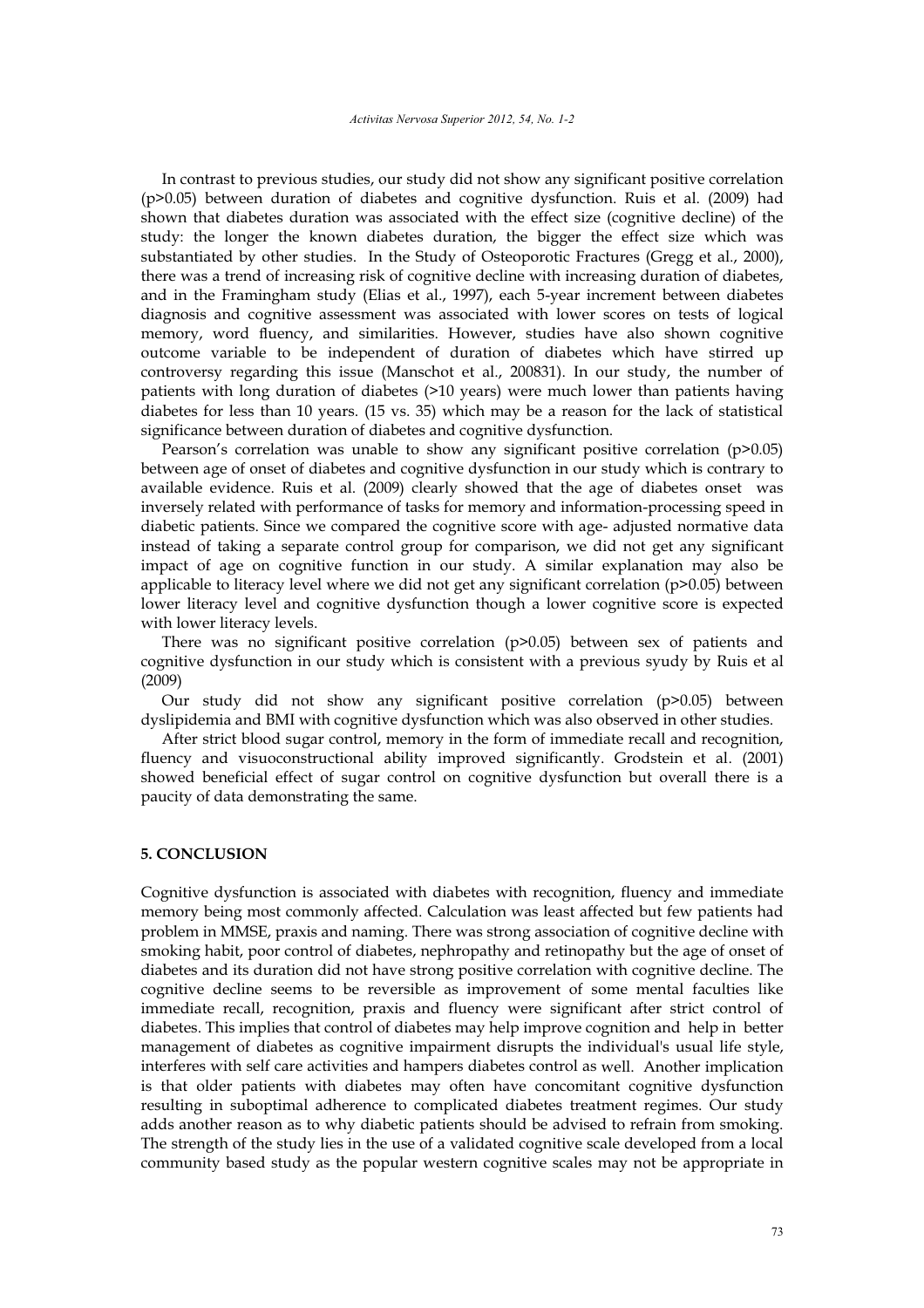our local population as language, culture, education and intelligence are different from the western region.

#### **5. 1. Limitations**

We have used 'Kolkata Cognitive Screening Battery' to evaluate cognitive dysfunction in Type2 diabetic patients attended diabetic clinic. The screening battery is able to test nine mental faculties (object naming test, mental state examination, calculation tests, visuoconstructional ability, fluency of both fruit and animal naming, and a set of memory tests which consisted of immediate memory, delayed and recognition of a 10 item wordlist.).Abnormalities in cognitive functions mediated by frontal lobe (executive functions), including a number of complex behaviors such as problem solving, planning, organization, insight, reasoning, and attention will be missed in the study group because there is no provision in the tool to pick up those abnormalities. After detailed interview we compared the cognitive scores with the normative data and we have classified patients having cognitive dysfunction when the scores were below  $10<sup>th</sup>$  percentile of the normative data. Now the normative data developed on an urban community based study of cognitive dysfunction among non-demented population in Kolkata. Many patients who attend our hospital are from rural population so the tool may loose some of its sensitivity & specificity. It would be better if a rural population based data was available. The normative data what we have applied is based on patient's age, sex and literacy level. This is definitely strength of the study tool. But the normative data is proposed for population of age 50 and above. The normative data had four major groups (for age group 50-59 years, 60-69 years, 70-79 years and 80 and more years). The patients who are below age of 50 years though small in number, we have applied the normative value of most lower age group that is age group 50-59 years assuming that they may be compatible with lower age group also as age related dementia starts usually after 60 years. We have classified patients having cognitive dysfunction who had cognitive abnormality in one or more cognitive parameters in the study tool. We have not specified degree of cognitive impairment for example a patients having impaired immediate memory and a patient having impaired immediate memory, recognition and praxis are leveled similarly i.e. having cognitive impairment.Sample size was small so it may not represent the diabetic population.

## **5.2. Directions for future research**

It was a hospital based study. If we can conduct a community based study with a larger number of patients it would have more robust evidence of positive effect of good glycemic control over cognition in diabetic patients.

#### **REFERENCES**

- American Diabetes Association (2009). Standards of medical care in (Position Statement). *Diabetes Care 32* (Suppl. 1), S13–S61.
- Arvanitakis, Z., Wilson, R.S., Bienias, J.L., Evans, D.A., & Bennett, D.A. (2004). Diabetes mellitus and risk of Alzheimer disease and decline in cognitive function. *Archives of Neurology, 61*, 661–666.
- Arvanitakis, Z., Wilson, R.S., Li, Y., Aggarwal, N.T., Bennett, D.A. (2006). Diabetes and function in different cognitive systems in older individuals without dementia. *Diabetes Care, 29*,560–565.
- Biessels, G.J., Staekenburg, S., Brunner, E., Brayne, C., & Scheltens P. (2006). Risk of dementia in diabetes mellitus: a systematic review. *Lancet Neurology, 5*, 64–74.
- Cukierman, T., Gerstein, H.C., & Williamson, J.D. (2005). Cognitive decline and dementia in diabetes—a systematic overviewof prospective observational studies.*Diabetologia, 42*, 2460– 2469.
- Cukierman-Yaffe, T., Gerstein, H.C., Williamson, J.D., Lazar, R.M., Lovato, L., Miller, M.E., Coker, L.H., Murray, A., Sullivan, M.D., Marcovina, S.M., Launer, L.J. et al. (2009). Relationship between baseline glycemic control and cognitive function in individuals with type 2 diabetes and other cardiovascular